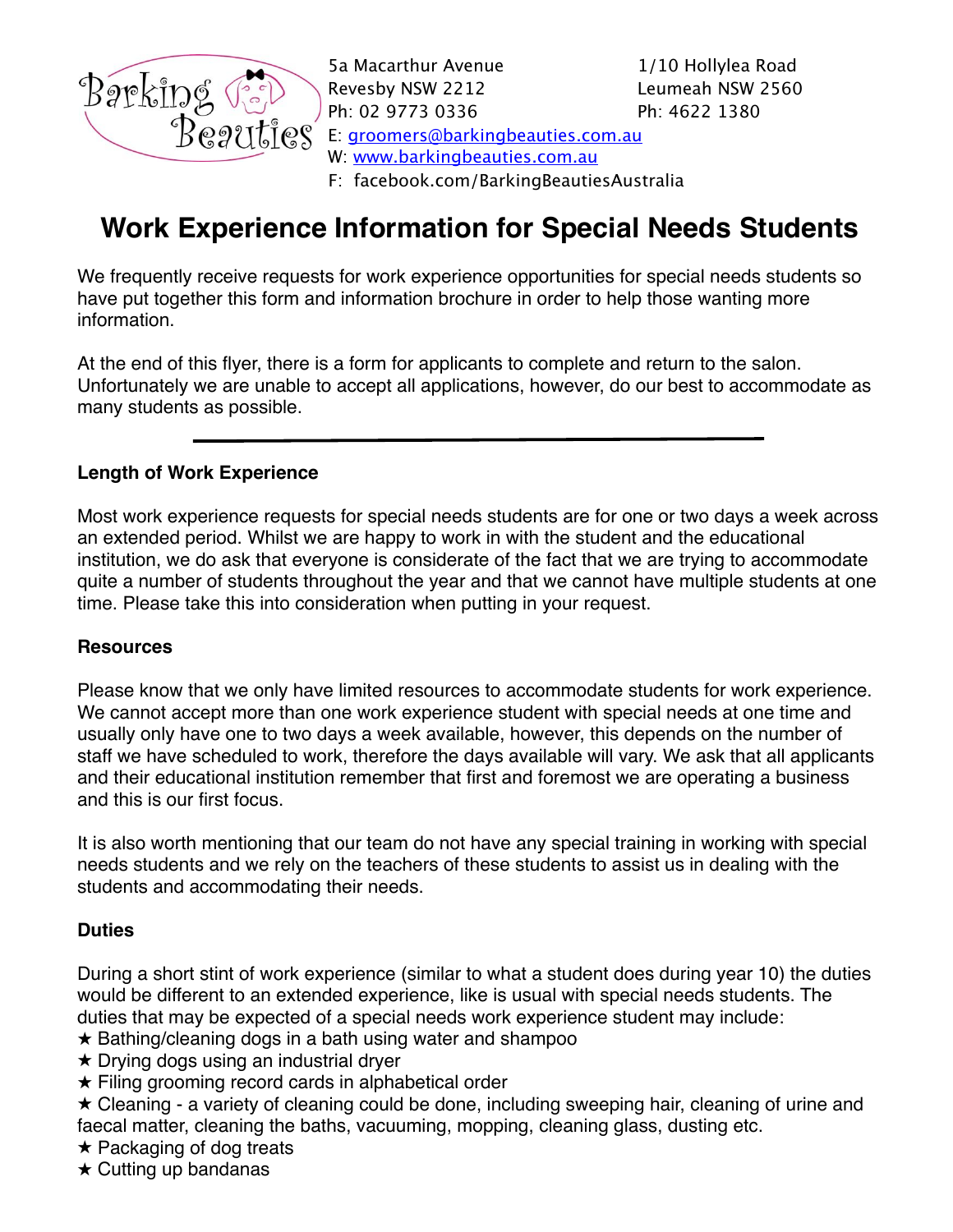$\star$  Other miscellaneous duties as they become available

Whilst we might be able to accommodate students in altering duties slightly to suit them, they should be able to complete the vast majority of these duties, or be able to handle the responsibility associated with them.

### **Working with Dogs**

Having a love for dogs is a must to working in our industry, however, it is not the only thing that is important to our job. The industry that we are in, involves a high level of responsibility for someone's pet, a living thing and this is something that should be taken into account when applying for work experience at our salon.

Unfortunately our day doesn't include playing with dogs, as much as we would like this to be our job.

It is a very high-paced and high responsibility job. People are expecting their pets completed as soon as possible so they can return home with them so we are always working under a deadline. It is a noisy environment where there are constantly dogs barking, phones ringing, door buzzing and we are working with loud equipment such as clippers and dryers.

## **Safety**

Barking Beauties have strict rules that students must adhere to with regards to the handling of dogs at the salon. Students are not to approach or touch a dog without the consent of a senior staff member for the purpose of the students safety. Staff will perform a safety assessment on each dog, following this students are able to interact with the majority of dogs. Students will not be permitted to groom (clip) a dog or trim their nails during their work experience. These are skills which are developed over a longer period of time and may be dangerous to the dog should these be performed by someone who has not had the necessary skills and training.

We are happy to discuss the needs of a specific student once you have completed the below form and returned this to our salon.

We appreciate your interest in work experience at our salon and thank you for taking the time to read this important information and for respecting our business and other work experience students.

Work experience is available from March to mid-November (inclusive) each year. Work experience is not available during from mid-November to February.

NOTE: Please remember that this experience is a chance to give the students a taste of what working full-time or part-time is like and should not be viewed as an opportunity to alleviate the educational institution of a student for a period of time.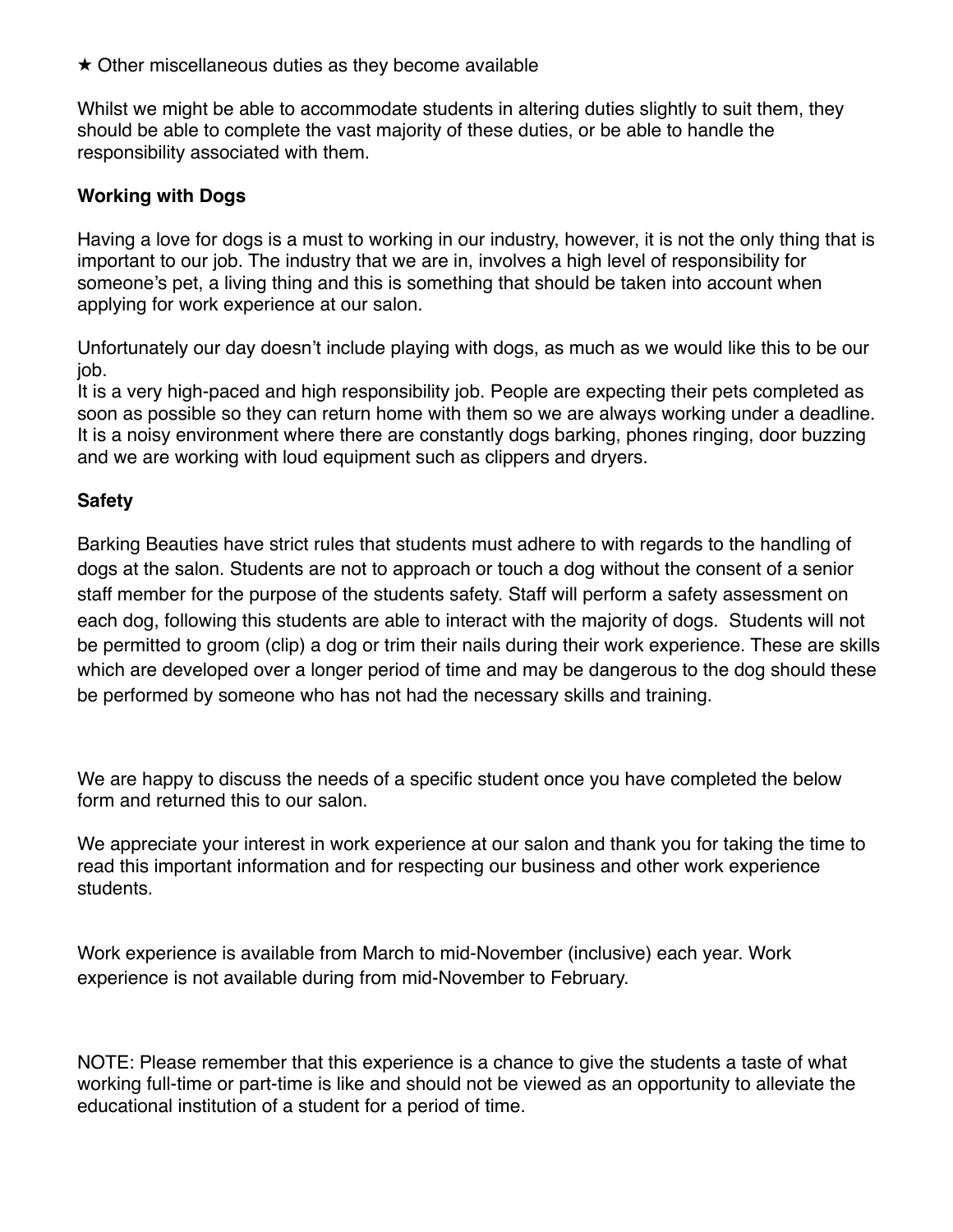## **APPLICATION FORM FOR WORK EXPERIENCE FOR STUDENTS WITH SPECIAL NEEDS**

| Student Surname: ________________________                                                                                                                                  |                                    |  |  |           |  |  |
|----------------------------------------------------------------------------------------------------------------------------------------------------------------------------|------------------------------------|--|--|-----------|--|--|
|                                                                                                                                                                            | P/Code:                            |  |  |           |  |  |
|                                                                                                                                                                            |                                    |  |  |           |  |  |
|                                                                                                                                                                            |                                    |  |  |           |  |  |
| Current Year of Study: □ Year 9 □ Year 10 □ Year 11 □ Year 12 □ Certificate 2 TAFE<br>$\Box$ Certificate 3 TAFE<br><b>REQUESTED SALON</b><br>$\Box$ Revesby $\Box$ Leumeah |                                    |  |  |           |  |  |
|                                                                                                                                                                            | Name and Address of School         |  |  |           |  |  |
|                                                                                                                                                                            | <b>Work Experience Coordinator</b> |  |  | Phone No. |  |  |

Email Address:

### **WORK EXPERIENCE DATES** (in order of preference)

|                         | From    | To: |     |
|-------------------------|---------|-----|-----|
| 1 <sup>st</sup> Choice: | - 720 - |     | /20 |
| 2 <sup>nd</sup> Choice: | $120 -$ |     |     |

MORE INFORMATION (E.g. Days or number of days required etc): \_\_\_\_\_\_\_\_\_\_\_\_\_\_\_\_\_\_\_

### **REQUESTED WORK TIMES**

Start time: \_\_\_\_\_\_\_\_\_\_\_\_\_ Period of lunch break: \_\_\_\_\_\_\_\_\_\_\_\_\_\_\_\_\_ Finish time: \_\_\_\_\_\_\_\_\_\_\_\_\_

**Please explain in detail what the students special needs are and how these afect them:**

\_\_\_\_\_\_\_\_\_\_\_\_\_\_\_\_\_\_\_\_\_\_\_\_\_\_\_\_\_\_\_\_\_\_\_\_\_\_\_\_\_\_\_\_\_\_\_\_\_\_\_\_\_\_\_\_\_\_\_\_\_\_\_\_\_\_\_\_\_\_\_\_\_\_\_\_\_\_\_ \_\_\_\_\_\_\_\_\_\_\_\_\_\_\_\_\_\_\_\_\_\_\_\_\_\_\_\_\_\_\_\_\_\_\_\_\_\_\_\_\_\_\_\_\_\_\_\_\_\_\_\_\_\_\_\_\_\_\_\_\_\_\_\_\_\_\_\_\_\_\_\_\_\_\_\_\_\_\_ \_\_\_\_\_\_\_\_\_\_\_\_\_\_\_\_\_\_\_\_\_\_\_\_\_\_\_\_\_\_\_\_\_\_\_\_\_\_\_\_\_\_\_\_\_\_\_\_\_\_\_\_\_\_\_\_\_\_\_\_\_\_\_\_\_\_\_\_\_\_\_\_\_\_\_\_\_\_\_ \_\_\_\_\_\_\_\_\_\_\_\_\_\_\_\_\_\_\_\_\_\_\_\_\_\_\_\_\_\_\_\_\_\_\_\_\_\_\_\_\_\_\_\_\_\_\_\_\_\_\_\_\_\_\_\_\_\_\_\_\_\_\_\_\_\_\_\_\_\_\_\_\_\_\_\_\_\_\_ \_\_\_\_\_\_\_\_\_\_\_\_\_\_\_\_\_\_\_\_\_\_\_\_\_\_\_\_\_\_\_\_\_\_\_\_\_\_\_\_\_\_\_\_\_\_\_\_\_\_\_\_\_\_\_\_\_\_\_\_\_\_\_\_\_\_\_\_\_\_\_\_\_\_\_\_\_\_\_ \_\_\_\_\_\_\_\_\_\_\_\_\_\_\_\_\_\_\_\_\_\_\_\_\_\_\_\_\_\_\_\_\_\_\_\_\_\_\_\_\_\_\_\_\_\_\_\_\_\_\_\_\_\_\_\_\_\_\_\_\_\_\_\_\_\_\_\_\_\_\_\_\_\_\_\_\_\_\_

\_\_\_\_\_\_\_\_\_\_\_\_\_\_\_\_\_\_\_\_\_\_\_\_\_\_\_\_\_\_\_\_\_\_\_\_\_\_\_\_\_\_\_\_\_\_\_\_\_\_\_\_\_\_\_\_\_\_\_\_\_\_\_\_\_\_\_\_\_\_\_\_\_\_\_\_\_\_\_ \_\_\_\_\_\_\_\_\_\_\_\_\_\_\_\_\_\_\_\_\_\_\_\_\_\_\_\_\_\_\_\_\_\_\_\_\_\_\_\_\_\_\_\_\_\_\_\_\_\_\_\_\_\_\_\_\_\_\_\_\_\_\_\_\_\_\_\_\_\_\_\_\_\_\_\_\_\_\_